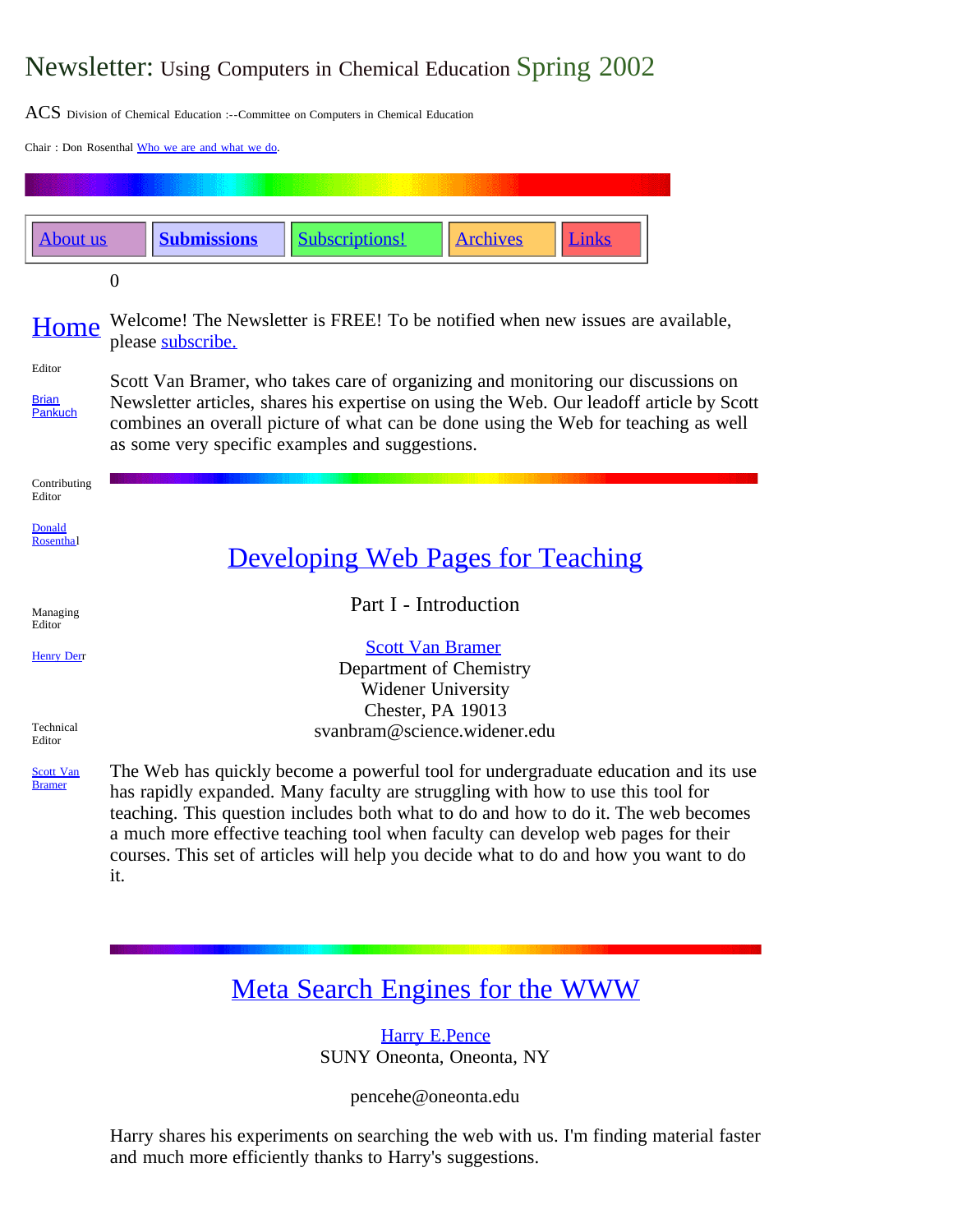The basic idea of a meta-search engine seems very attractive. Meta engines do not search their own database of web pages, but instead simultaneously submit the keyword(s) you enter to several different traditional search engines, compile the results from the various engines, and present the results to the user. If it is true that few search engines cover the entire searchable web (not to speak of the potions of the WWW that cannot be accessed by spiders) it seems like a very good strategy to combine the results from several different engines to obtain greater coverage and a correspondingly greater chance of finding the best reference to the topic being searched. In some cases, this approach is actually advantageous, but it is essential to understand that the basic assumption is probably not very accurate today and there are also some fundamental problems with meta-engines.



[Brian Pankuch](mailto:pankuch@eclipse.net) Chemistry Department Union County College Cranford, NJ 07016

OS X is the newest operating system from Apple, and quite a system it is.

# [TOWARDS AN INTERACTIVE ELECTRONIC](http://newmedia.panam.edu/projects/confchem/) [TEXTBOOK USING FLASH 5: A PERSONAL](http://newmedia.panam.edu/projects/confchem/) **[PERSPECTIVE](http://newmedia.panam.edu/projects/confchem/)**

by [Roberto Ma. S. Gregorius](mailto:greg@smtp.panam.edu)

Pan American University

Edinburg, Texas

In the following article Greg shares some of his work with Flash and getting students